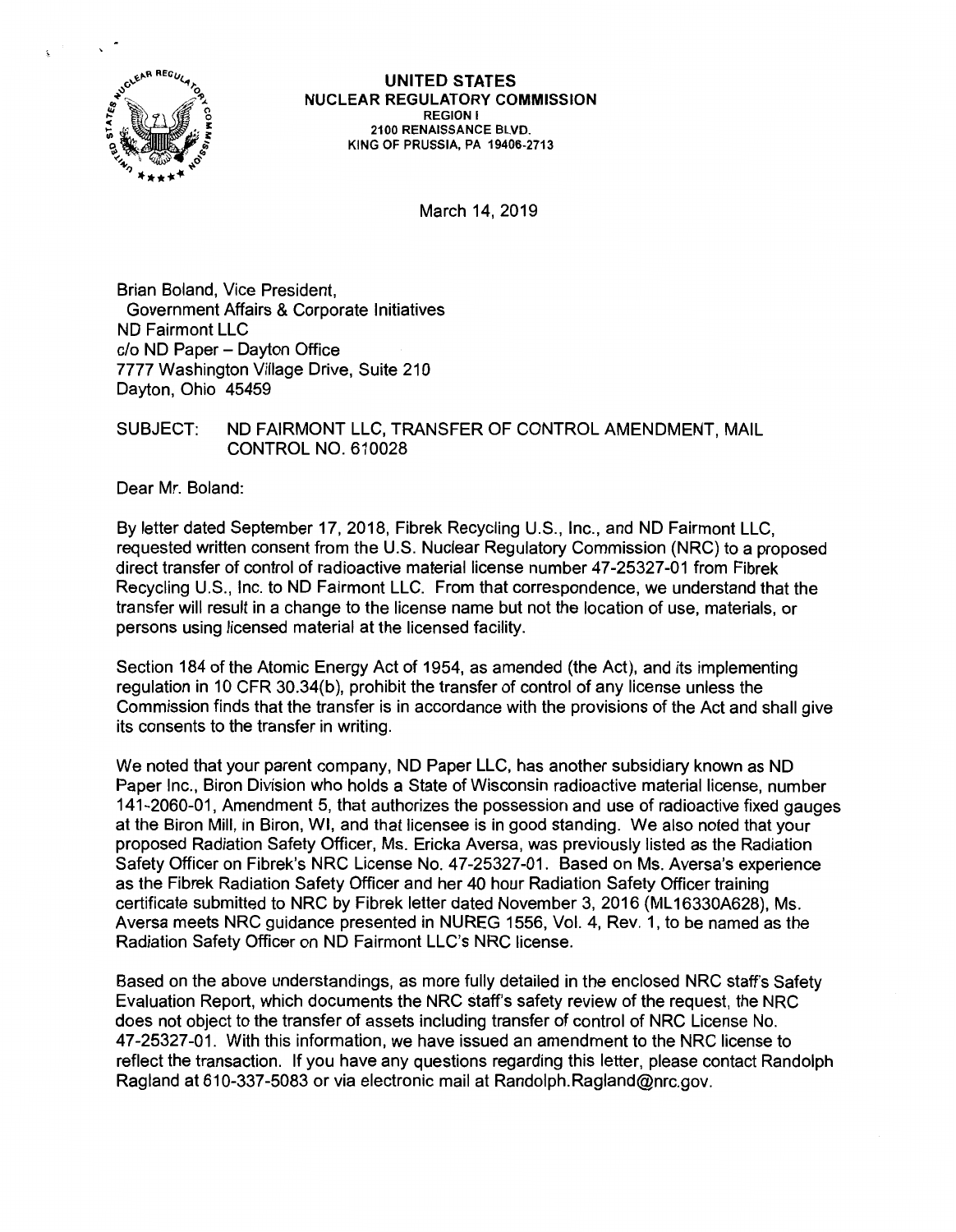$\mathbf{v}^{(1)}$ 

In accordance with 10 CFR 2.390 of the NRC's "Rules of Practice," a copy of this letter and its enclosure will be available electronically for public inspection in the NRC Public Document Room or from the NRC's document system (ADAMS). ADAMS is accessible from the NRC Web Site at: http://www.nrc.gov/reading-rm/adams.html

Thank you for your cooperation in this matter.

Sincerely,

 $\beta$ andap (. Ryland 9)

Randolph Ragland, Senior Health Physicist Commercial, Industrial, R&D and Academic Branch Division of Nuclear Materials Safety Region I

License No. 47-25327-01 Docket No. 03033817 Mail Control No. 610028

Enclosures:

- 1. Safety Evaluation Report
- 2. Amendment No. 13
- cc: E Aversa, Radiation Safety Officer Pascale Lagace, Vice President, Fibrek Recycling, U.S., Inc.